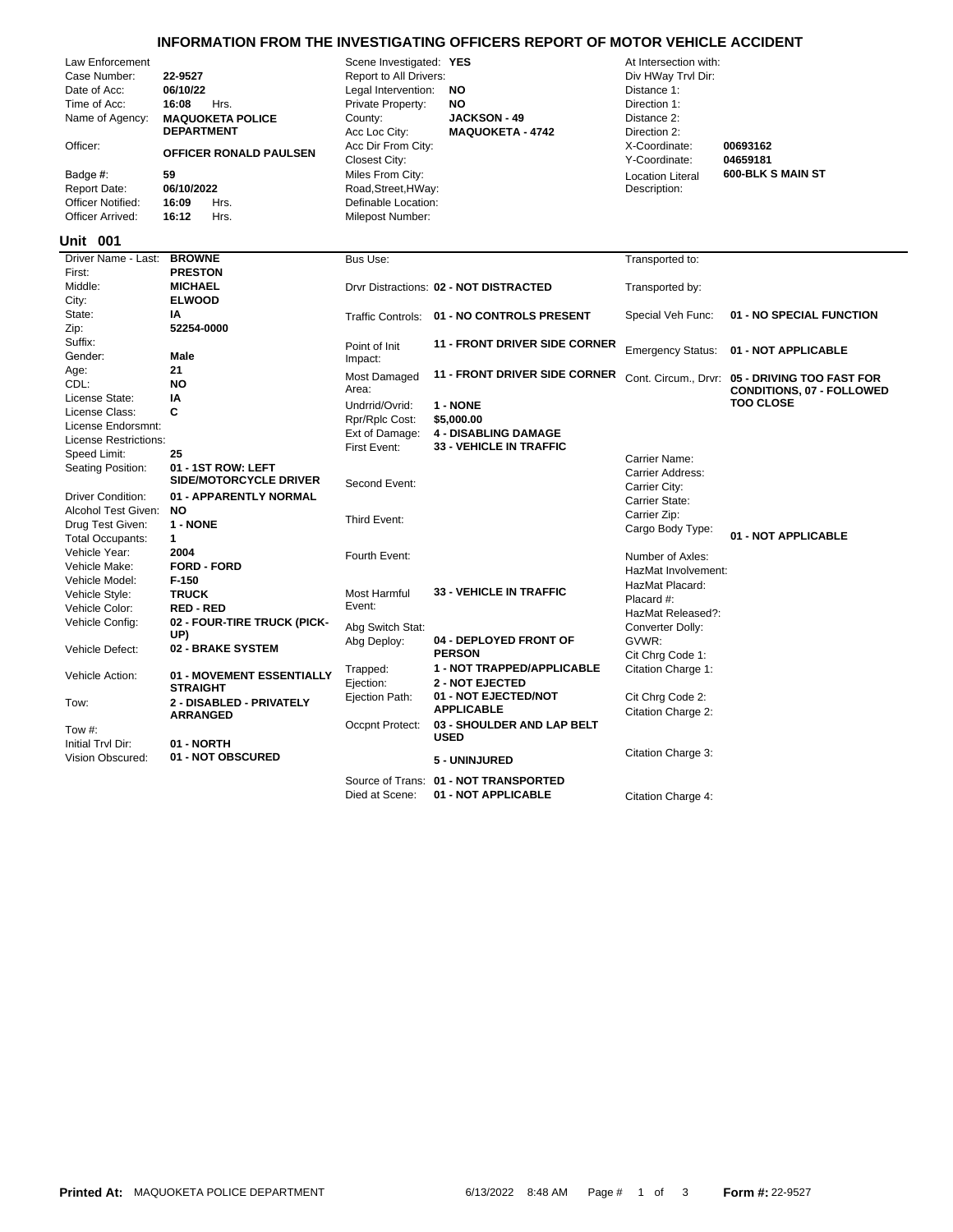## **002 Unit**

| UIIIL VV <del>L</del>    |                               |                  |                                                           |                     |                                            |
|--------------------------|-------------------------------|------------------|-----------------------------------------------------------|---------------------|--------------------------------------------|
| Driver Name - Last:      | <b>MILLER</b>                 | Bus Use:         |                                                           | Transported to:     |                                            |
| First:                   | <b>GEORGIA</b>                |                  |                                                           |                     |                                            |
| Middle:                  | <b>ANN</b>                    |                  | Drvr Distractions: 02 - NOT DISTRACTED                    | Transported by:     |                                            |
| City:                    | <b>MILES</b>                  |                  |                                                           |                     |                                            |
| State:                   | IA                            |                  | Traffic Controls: 01 - NO CONTROLS PRESENT                | Special Veh Func:   | 01 - NO SPECIAL FUNCTION                   |
| Zip:                     | 52064-0000                    |                  |                                                           |                     |                                            |
| Suffix:                  |                               | Point of Init    | 06 - REAR MIDDLE                                          |                     |                                            |
| Gender:                  | Female                        | Impact:          |                                                           |                     | Emergency Status: 01 - NOT APPLICABLE      |
| Age:                     | 23                            | Most Damaged     | 06 - REAR MIDDLE                                          |                     |                                            |
| CDL:                     | <b>NO</b>                     | Area:            |                                                           |                     | Cont. Circum Drvr: 88 - NO IMPROPER ACTION |
| License State:           | ΙA                            | Undrrid/Ovrid:   | 1 - NONE                                                  |                     |                                            |
| License Class:           | C                             |                  |                                                           |                     |                                            |
| License Endorsmnt:       |                               | Rpr/Rplc Cost:   | \$5,000.00                                                |                     |                                            |
| License Restrictions: B  |                               | Ext of Damage:   | <b>2 - MINOR DAMAGE</b><br><b>33 - VEHICLE IN TRAFFIC</b> |                     |                                            |
| Speed Limit:             | 25                            | First Event:     |                                                           | Carrier Name:       |                                            |
| Seating Position:        | 01 - 1ST ROW: LEFT            |                  |                                                           | Carrier Address:    |                                            |
|                          | <b>SIDE/MOTORCYCLE DRIVER</b> | Second Event:    |                                                           | Carrier City:       |                                            |
| <b>Driver Condition:</b> | 01 - APPARENTLY NORMAL        |                  |                                                           | Carrier State:      |                                            |
| Alcohol Test Given:      | <b>NO</b>                     |                  |                                                           | Carrier Zip:        |                                            |
| Drug Test Given:         | 1 - NONE                      | Third Event:     |                                                           | Cargo Body Type:    |                                            |
| <b>Total Occupants:</b>  | 3                             |                  |                                                           |                     | 01 - NOT APPLICABLE                        |
| Vehicle Year:            | 2016                          | Fourth Event:    |                                                           | Number of Axles:    |                                            |
| Vehicle Make:            | <b>FORD - FORD</b>            |                  |                                                           | HazMat Involvement: |                                            |
| Vehicle Model:           | <b>EDGE</b>                   |                  |                                                           | HazMat Placard:     |                                            |
| Vehicle Style:           | ᄔ                             | Most Harmful     | <b>33 - VEHICLE IN TRAFFIC</b>                            | Placard #:          |                                            |
| Vehicle Color:           | <b>BLACK - BLK</b>            | Event:           |                                                           | HazMat Released?:   |                                            |
| Vehicle Config:          | 03 - SPORT UTILITY VEHICLE    | Abg Switch Stat: |                                                           | Converter Dolly:    |                                            |
|                          |                               | Abg Deploy:      | 03 - NOT DEPLOYED                                         | GVWR:               |                                            |
| Vehicle Defect:          | 01 - NONE                     |                  |                                                           | Cit Chrg Code 1:    |                                            |
|                          |                               | Trapped:         | <b>1 - NOT TRAPPED/APPLICABLE</b>                         | Citation Charge 1:  |                                            |
| Vehicle Action:          | 01 - MOVEMENT ESSENTIALLY     | Ejection:        | <b>1 - NOT APPLICABLE</b>                                 |                     |                                            |
|                          | <b>STRAIGHT</b>               | Ejection Path:   | 01 - NOT EJECTED/NOT                                      | Cit Chrg Code 2:    |                                            |
| Tow:                     | <b>1 - DRIVEN AWAY</b>        |                  | <b>APPLICABLE</b>                                         |                     |                                            |
|                          |                               | Occpnt Protect:  | 03 - SHOULDER AND LAP BELT                                | Citation Charge 2:  |                                            |
| Tow #:                   |                               |                  | <b>USED</b>                                               |                     |                                            |
| Initial Trvl Dir:        | 01 - NORTH                    |                  |                                                           |                     |                                            |
| Vision Obscured:         | 01 - NOT OBSCURED             |                  | 5 - UNINJURED                                             | Citation Charge 3:  |                                            |
|                          |                               |                  | Source of Trans: 01 - NOT TRANSPORTED                     |                     |                                            |
|                          |                               | Died at Scene:   | 01 - NOT APPLICABLE                                       | Citation Charge 4:  |                                            |
|                          |                               |                  |                                                           |                     |                                            |

## **Accident Environment**

| First Harmful Event Loc:   | 01 - ON ROADWAY               | <b>Roadway Characteristics</b> |                                                     |  |  |  |
|----------------------------|-------------------------------|--------------------------------|-----------------------------------------------------|--|--|--|
| Manner of Crash/Collision: | 03 - REAR END (FRONT TO REAR) | Environment:                   | 01 - NONE APPARENT                                  |  |  |  |
| Light Conditions:          | <b>1 - DAYLIGHT</b>           | Roadway:                       | 01 - NONE APPARENT                                  |  |  |  |
| <b>Weather Conditions:</b> | 02 - CLOUDY, 05 - RAIN        |                                |                                                     |  |  |  |
|                            |                               | Type of Road Junc/Feat:        | 01 - NON-JUNCTION/NO SPECIAL FEATURE                |  |  |  |
| Surface Conditions:        | 02 - WET                      |                                |                                                     |  |  |  |
|                            |                               | FRA No.:                       |                                                     |  |  |  |
|                            |                               | Horizontal Alignment:          |                                                     |  |  |  |
| Workzone Related:          | <b>NO</b>                     | <b>Vertical Alignment:</b>     |                                                     |  |  |  |
| Activity:                  |                               |                                |                                                     |  |  |  |
| Location:                  |                               |                                |                                                     |  |  |  |
| Type:                      |                               |                                | First Harmful Evt of Crash: 33 - VEHICLE IN TRAFFIC |  |  |  |
| Workers Present:           |                               |                                |                                                     |  |  |  |
|                            |                               |                                |                                                     |  |  |  |
| <b>Narrative</b>           |                               |                                |                                                     |  |  |  |

On 06/10/2022 about 4:07pm I Officer Paulsen responded to a traffic accident at the 600-BLK S Main St. Upon my arrival I observed Unit 001 with front end damage from rear ending<br>Unit 002. Unit 002 was slowing down in traff brakes and his brakes were faulty. Unit 001 then collided with Unit 002. Unit 001 had the airbag deployed.